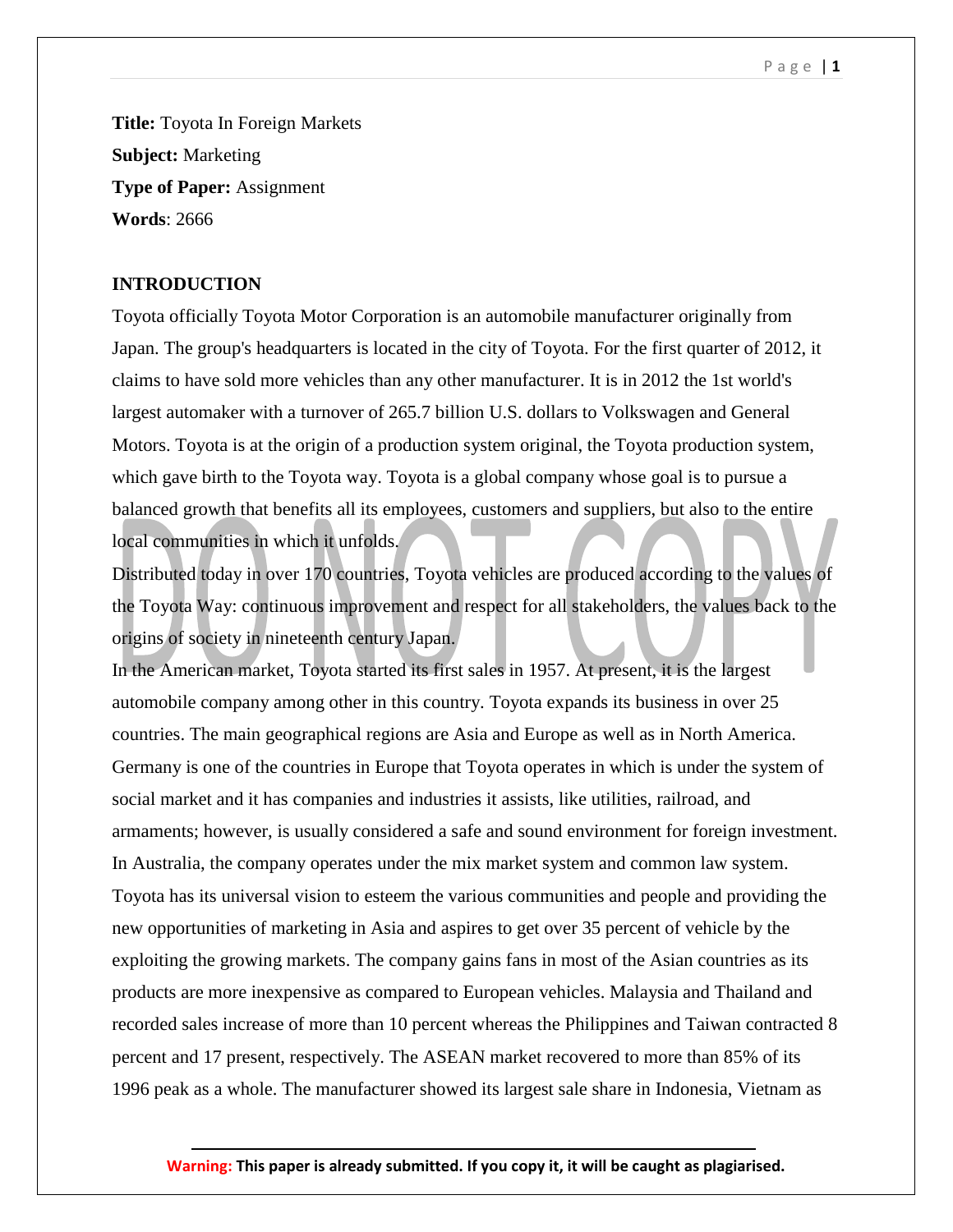well as in Brunei. Moreover, it increased its market share in Taiwan Thailand, and Singapore. The steadfast position of Toyota in the area led to sales of more than 200,000 cars in extensive market of Asia in fiscal year 2002.

## **OBJECTIVE OF STUDY**

Because Toyota operates in European and Asian market simultaneously and is constantly expanding its business in these regions, they are facing some types of cultural problems in both regions. The basic purpose to conduct this study is to provide detailed critical analysis in which it compares the two cultures. Based on the research, the study also gives recommendations. In doing so, the paper assesses the likely cultural problems that will need to be addressed to ensure the successful future growth of Toyota. It also proposes a solution detailing the management style, structure and reporting methods that will provide a solution to the issues identified.

# **MARKET FORIEGN MANAGEMENT**

To make a way into a foreign market, there are different ways of entry in a market just because of globalisation. However, when organisations cope with foreign markets, it is not very easy as the firms must be equipped to overcome differences in issues related to language problems, currency matters, cultural issues, and legal and regulatory regimes as well. Only the larger-scale and sensible companies have the capital and knowledge to surmount these complexities on their own. Most of other companies simply do not have the approaches to resourcefully and effectively manage all those variables in an international market, devoid of a business partner in the host country.

Across the globe, companies are internationalising in extremely increasing pace, and therefore the selection of a right entry approach in an international market may have considerable and indepth effects on the success level and survival of a company. Companies, in the selections of a right entry mode, are considerably influenced by some of the situational aspects as well as key dimensions. The influencing aspects comprise the different factors, and socio-cultural differences is one of the main factors among country risk, firm specific factors, laws and regulations at the government level, and international experience. The key dimensions distinguishing market entry methods are the altering levels of management control, obstacles to entry, equity investment,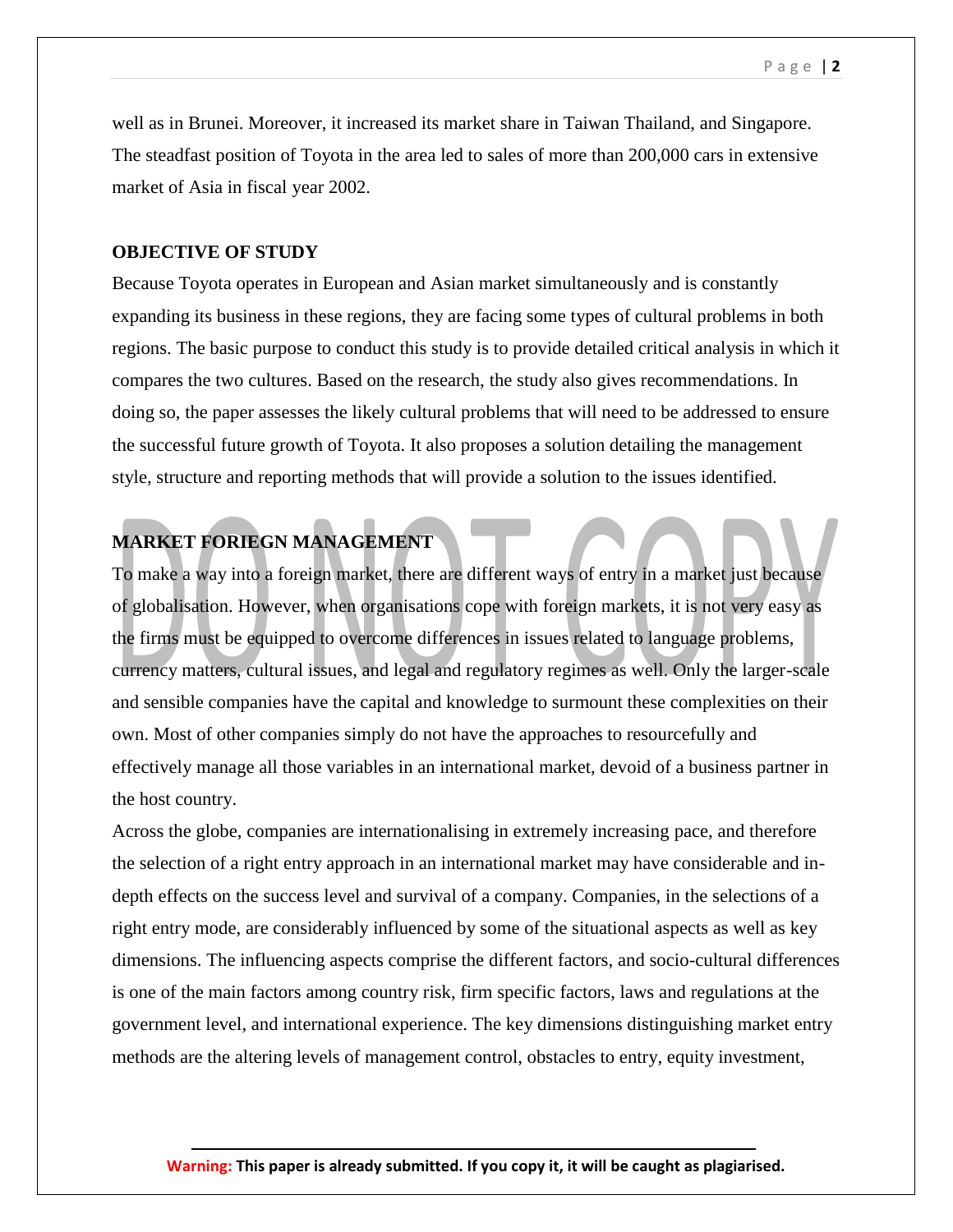political and environmental risks, level of resources commitment to the international market, and suppleness that all the methods have and also the assessment of competitors' entry modes.

### **OVERVIEW OF PROBLEMS**

The practices and processes of management often vary across national and regional confines. What may be satisfactory managerial behavioural pattern in one culture may be counterproductive or even intolerable in another. As managers more and more locate themselves working in different cultures, the need to comprehend these clear differences has become gradually more important.

Any organisation is confronted with marketing issues when enter to an international market. Japan-based Toyota faces this problem when they entered to other Asian automotive markets, such as Thailand, Philippines, India, Pakistan, etc.

The main problem is cultural and linguistic diversity for Toyota in Europe and Asia. 200 nations of the whole world are grouped into almost 10,000 cultural and linguistic groups, a rough average of more than 50 languages or cultural/ethnic groups each country. In Asia, India and Pakistan has Urdu, Hindi and English as their main languages, but supports a large number of dialects throughout the regions. Toyota also faces political and regional diversities as well as diversities in the size of country and populations. However, Europe has no linguistic problems for Toyota. (Laudon & Laudon, 2011)

However, cultural forces are major challenging issues for Toyota. Toyota faces the lack of skilled and experienced man power in most of the Asian countries, like Pakistan and India, and diversity of culture in most of the European countries. Auto industry is confronting with serious lack of skilled, technical and managerial manpower in India. This challenging issue appears from the inadequate infrastructure of training as well as the social insight. Though the country has a range of most able and skilled man power, India just needs to give assistance to improve their human resources to do extremely well in the industries. Thus, Toyota will be confronted lack of skilled and talented manpower to be creativeness, pioneering ideas, and proficiency in different domains, including servicing and maintenance. (Breslin, 2010)

In Asia, Indian and Pakistani automotive markets are one of the fast-moving manufacturing industries. Most of the international automakers, either by partnership with Pakistani or Indian manufacturers, have set up in the regions as last ten years. "Nano" by Tata Motors is the main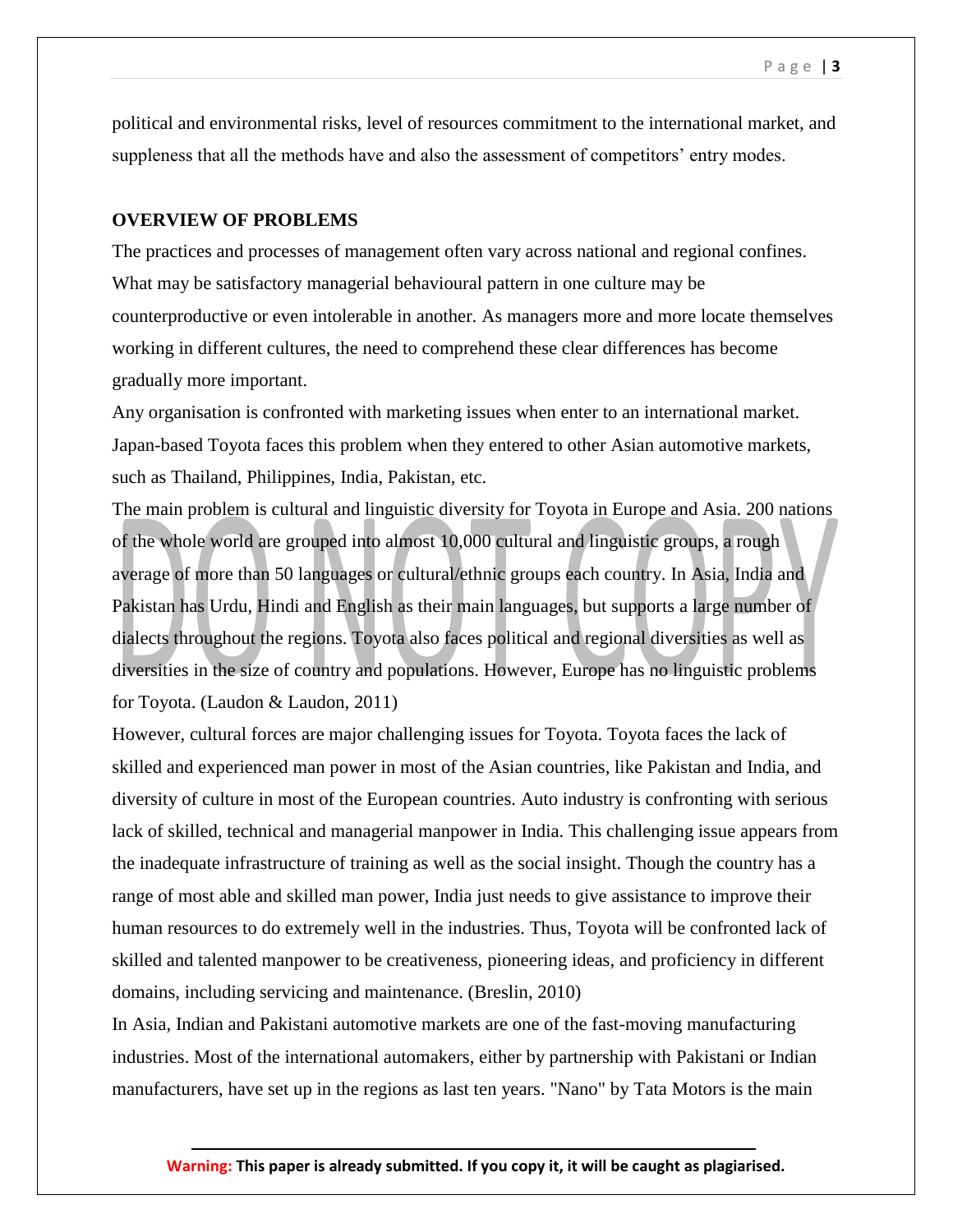breakthrough which recognised throughout the world and established that India can manufacture automobiles according to the international standards as well as very lower cost through their pioneering design. Thus, it is necessary for Toyota to produce excellent operation so as to growth and face the extreme level of market competition. (Breslin, 2010)

European management, unlike the Asian countries, is distinguished by expanding the managers' power and relationship management with primarily informal character. The social responsibility is another feature of European firms, irrespective of the activity is an essential fraction of society. However, Toyota face the diversity in cultural patterns in most of the European countries, but specific values can be considered, so to speak, "European", which could form the foundation of a European management. Equality and inequality in terms of gender can become another issue in most of the Asian countries, and not in Europe, when developing business at the international level. (Hill, 2011)

# **CULTURAL PROBLEMS IN INTERNATIONAL MANAGEMENT**

A large number of issues are there that Toyota faces in European and Asian foreign markets. They need to take these cultural into consideration when internationalising and extending the business operations into new cultures. Toyota may firmly need to review its management of marketing and human resource, or even review the product so as to meet the social-cultural standards (Ghauri & Cateora, 2010). Toyota through these considerations is altering their management practice so as to adapt to the cultural patterns where they operate. Modern businesses are approaching the ways to create inter-cultural managers, somebody who can operate in various cultures, according to Hofstede **(**Sparrow, 2013). A most striking advantage of inter-cultural managers is that it can collapse the cultural obstacles and bring people from various cultural backgrounds and sub-cultures simultaneously through communication ways. These programs of managerial development have been enforced into American businesses as the mid of 20<sup>th</sup> century, but most of the businesses operating out of the country have determined it not very easy to implement. Participants at the international level have struggled to benefit of these development programs, as the obstacles at the cultural and communication level have taken effect. An example of Toyota is given by Hofstede **(**Sparrow, 2013); most of the participants determined it hard acquiring personal feedback on their level of performance as they think they affronted the provider of the feedback. This would come down to the inconsistency in cultural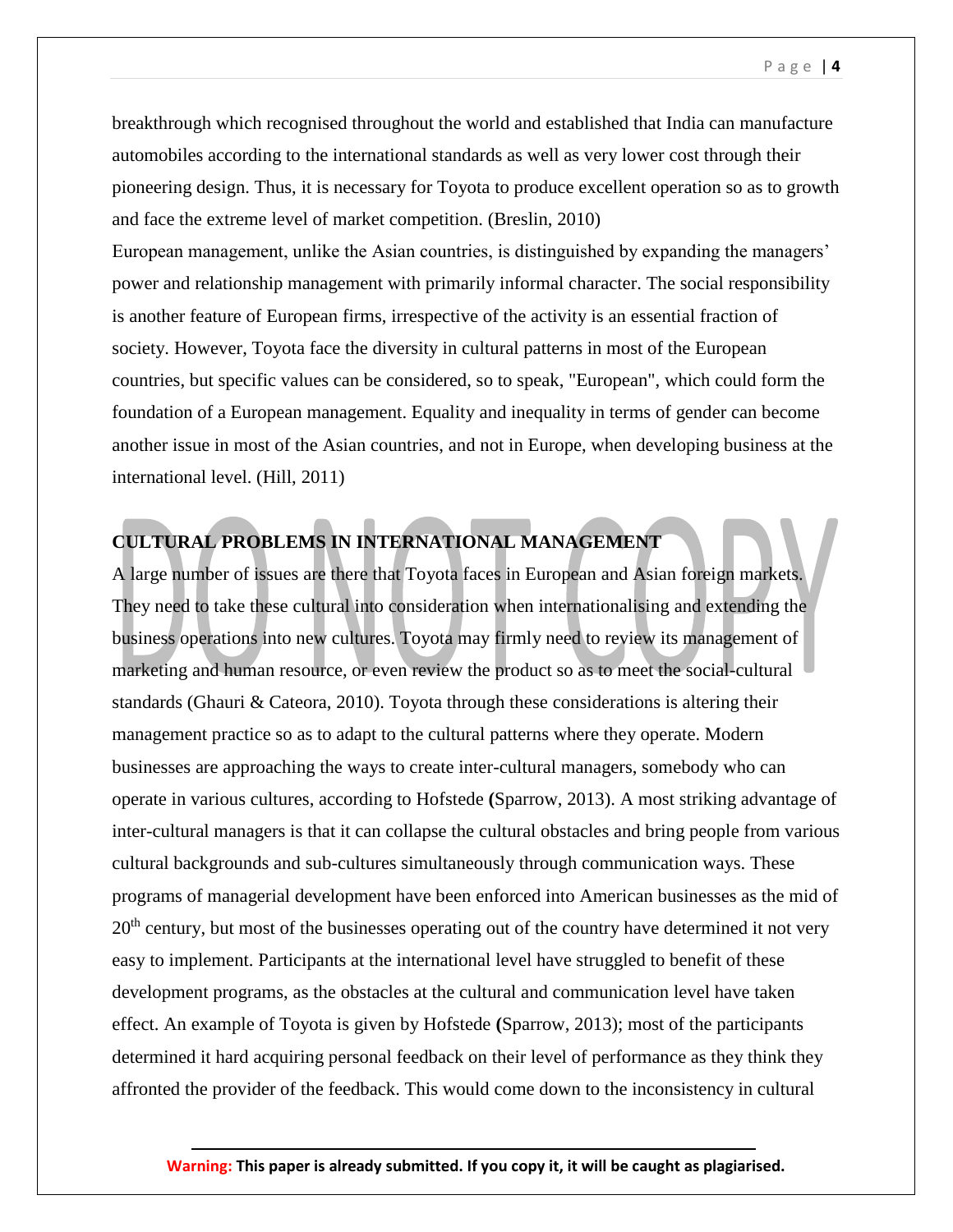patterns; in business cultural pattern of Japan, the employee-manager affiliation is more personal as compared to European practice.

Another drawback to creating inter-cultural managers is that most of the managers now are not eager to spend extensive time in a foreign country (Czinkota, 2012) and this situation is faced by Toyota. However, a trend is identified by Czinkota (2012) managers spending very little periods in foreign markets, which is something businesses motivate as by this they can become more culturally insightful by the experience and additional cultural training. As far as the marketing management is concerned, Cullen & Parboteeah (2013) consider that several organisations confront the problem of whether to collocate with the "Convergence Perspective" (campaigns related to global marketing) or adjust their marketing strategic plan and product to the behaviours and patterns of culture (Divergence Approach) of the country being discussed. The modern ways to cultural problems in management assist address the new tendency of modes to management which take the cultural patterns of the internal and external atmosphere to the business into consideration.

# **CULTURE IN FOREIGN BUSINESS MANAGEMENT**

Several definitions of national culture are there pertinent to the environment of international business; starting with Kroeber and Kluckhohn in 1985 (Griffin, Pustay & Liu, 2010). They came across more than 150 different definitions of the sociological aspect of culture. At first, national culture was specified and considered as a sociological term; however, with the globalisation development, the term has become extensively recognised by business persons working in international markets (Czinkota, 2012). The popular definition of national culture that is most common, which can be associated to business developed from Hofstede (Jaakkola, Heimbürger & Linna, 2010) "*The collective programming of the mind which distinguishes the members of one human group from another... Culture, in this sense, includes systems of values; and values are among the building blocks of culture*." In fact, this definition stresses the magnitude of values, and it is the distinction between these sets of values which form a national culture and comprehending what would be assorted as satisfactory and unacceptable behaviour. Another study was performed by Hofstede into the national cultures and values relationship. From this study, he produced four key dimensions that assist distinguish the national culture of a country from another **(**Sparrow, 2013):

### P a g e | **5**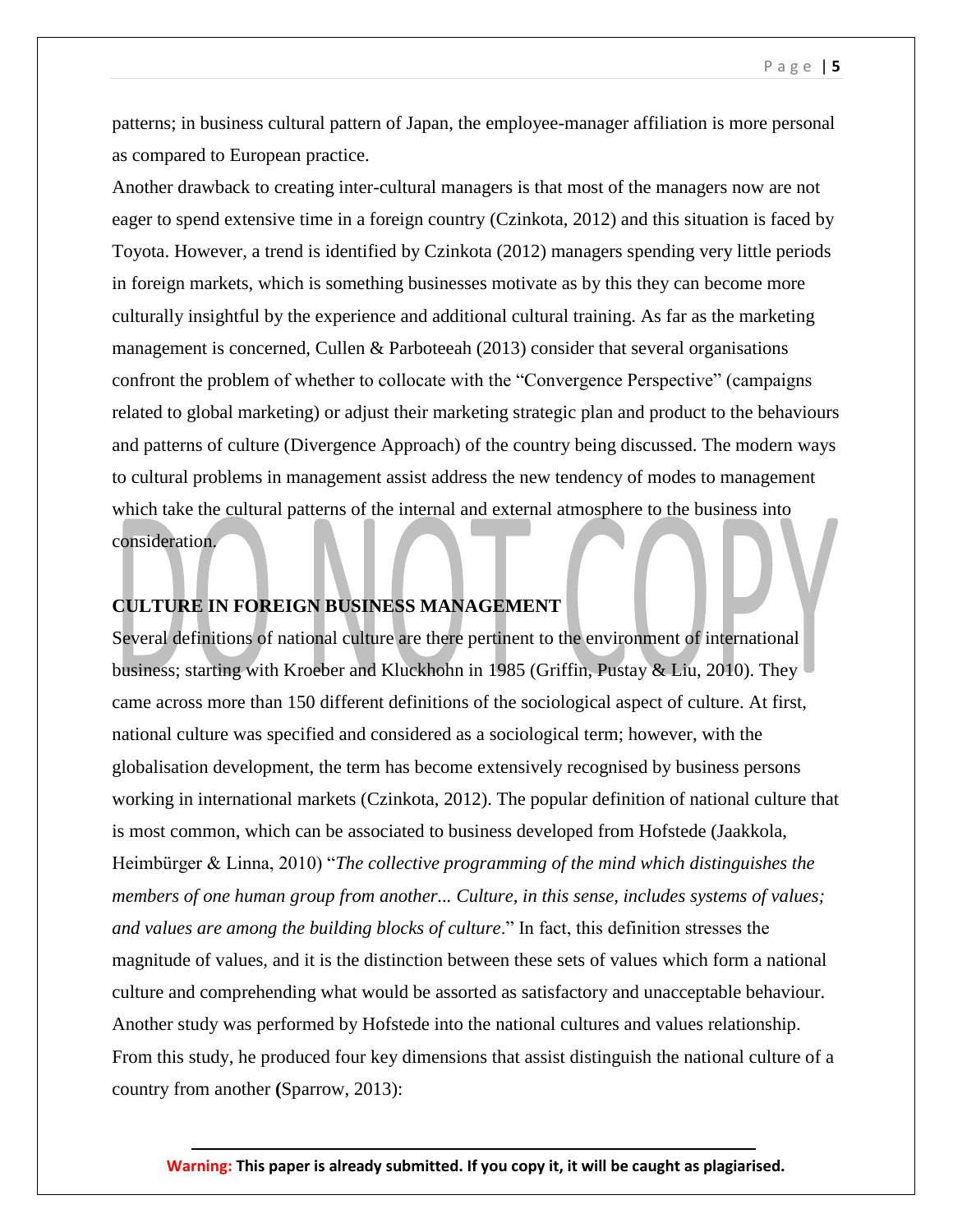*Power Distance*: The focus of this dimension is on differentiating the wealth and power of individuals in a country. A broad difference between these two variables is represented by a high score.

*Uncertainty Avoidance*: This dimension measures to what level a country develops life's formal rules or patterns, like career structures.

*Individualism*: This dimension measures the ways in which the societies are firmly connected in a country. The scale's higher end represents societies where the individuals' relationships are very loose; while on the other of scale's end is what is called "collective" societies.

*Masculinity*: This key dimension measure the society's masculinity and femininity. If the society is more masculine, it increases the values "assertiveness" and outcomes, while femininity refers to the procedure of caring and concern for individuals.

# **CONCLUSION AND RECOMMENDATIONS**

The most vital factor in the current multinational teams appears to be cultural management. Fang (2010)**,** Nielsen & Nielsen (2011), Chhokar, Brodbeck & House (2012) highlighted that culturally diverse teams in a foreign market have an intrinsic far-reaching dynamic that demands the appropriate cultural management. Culture management is not an easy task. Many factors are there to be considered and numerous decisions can be strongly affected by them. The managers of Toyota should try to address any such concerns, with the intension that no such concerns could lead to delays.

Three main classifications are there about business customs that managers need to be aware of when working in a foreign market (s). These classifications are cultural imperatives, cultural electives and cultural exclusives.

Cultural imperatives refer to the business customs that are necessary for international managers to follow. The managers apply across the international business and comprise factors, like developing trust, building friendships and relationships. Cultural imperatives are considered as very important prior to serious business can be performed; while cultural electives refer to the traditions that are regarded as optional to foreigners. These are behavioural patterns that are common among local people and perhaps partook in by foreigners; however, participation is not necessary. However, if done courteously, participating in specific local traditions can assist to develop relationship in businesses. In the end, cultural exclusives are different from cultural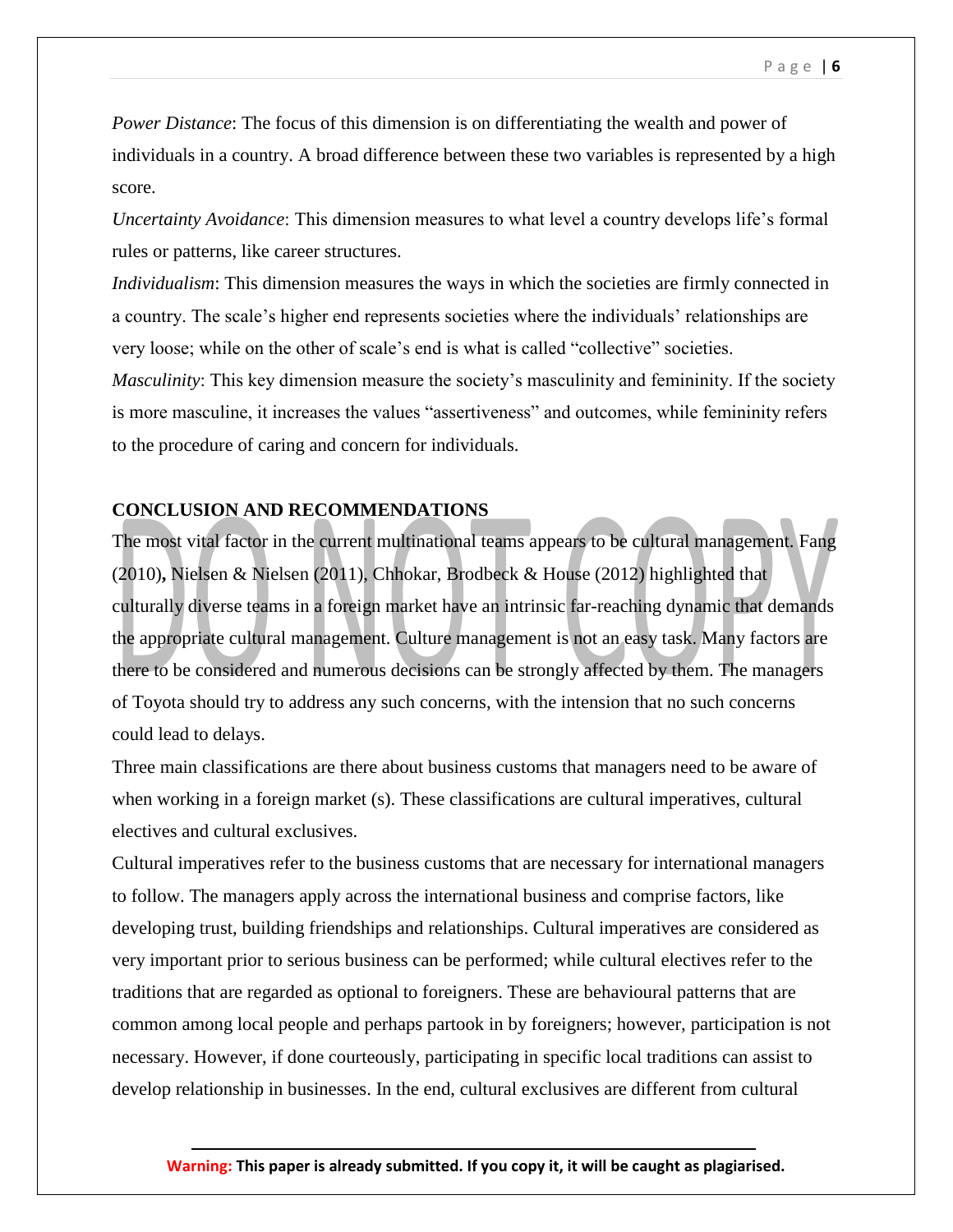P a g e | **7**

imperatives. Cultural exclusives are withheld for locals and it is regarded as impertinent, uninformed or even intolerable for foreigners to become engaged in. Usually, managers from the foreign countries should avoid remarking on local issues related to politics, religion or customs even if the locals do so. If managers do incorrect thing, be ready to make an apology for mistake. Equality and inequality in terms of gender can become also a problem in an international business setting, as experienced by Toyota. Whereas, it is becoming less established always, still some circumstances are there where females may not experience adequate respect or acknowledgment in setting of international business. It is vital that managers make themselves familiar with any possible concerns in advance, communicate to others that managers have the absolute assistance of their fir and then reflect their capability in a more confident manner. Various cultures operate on diverse levels of regulation and place altering stress on time restraints. In some of the countries like in European countries, meeting is given more value resulting in more constructive results as compared with if it starts or ends in good time. It is also vital that managers recognise that as long as they accomplish their goals, the approach a meeting happens is not vital.

Moreover, a very important thing to remember is that much of the information managers read or hears regarding international markets is based on stereotypes and usual approaches of conducting business. As the global business level enhances, business persons become more adjusted with what their counterparts in foreign business setting anticipate getting out of a meeting and are equipped to make compromises. The most appropriate approach to ameliorate the foreign business capabilities is to developing and performing business in an international environment of business.

However, during the past five decades, people have experienced the convergence of numerous and diverse cultures, which most of the businesses have tried to exploit and expand into. Most of the companies have succeeded in comprehending the worth of culture when enforcing the strategies of business and marketing, while the less-successful companies may have been guilty of arrogance when going into a foreign market. Through the works of Hofstede in the culture and organisations domain, it is obvious that businesses firmly need to realise and comprehend the overall norms of society in which they operate businesses. According to Harragan, so as to comprehend a culture, people need to first recognise the core factors that form the culture of a society.